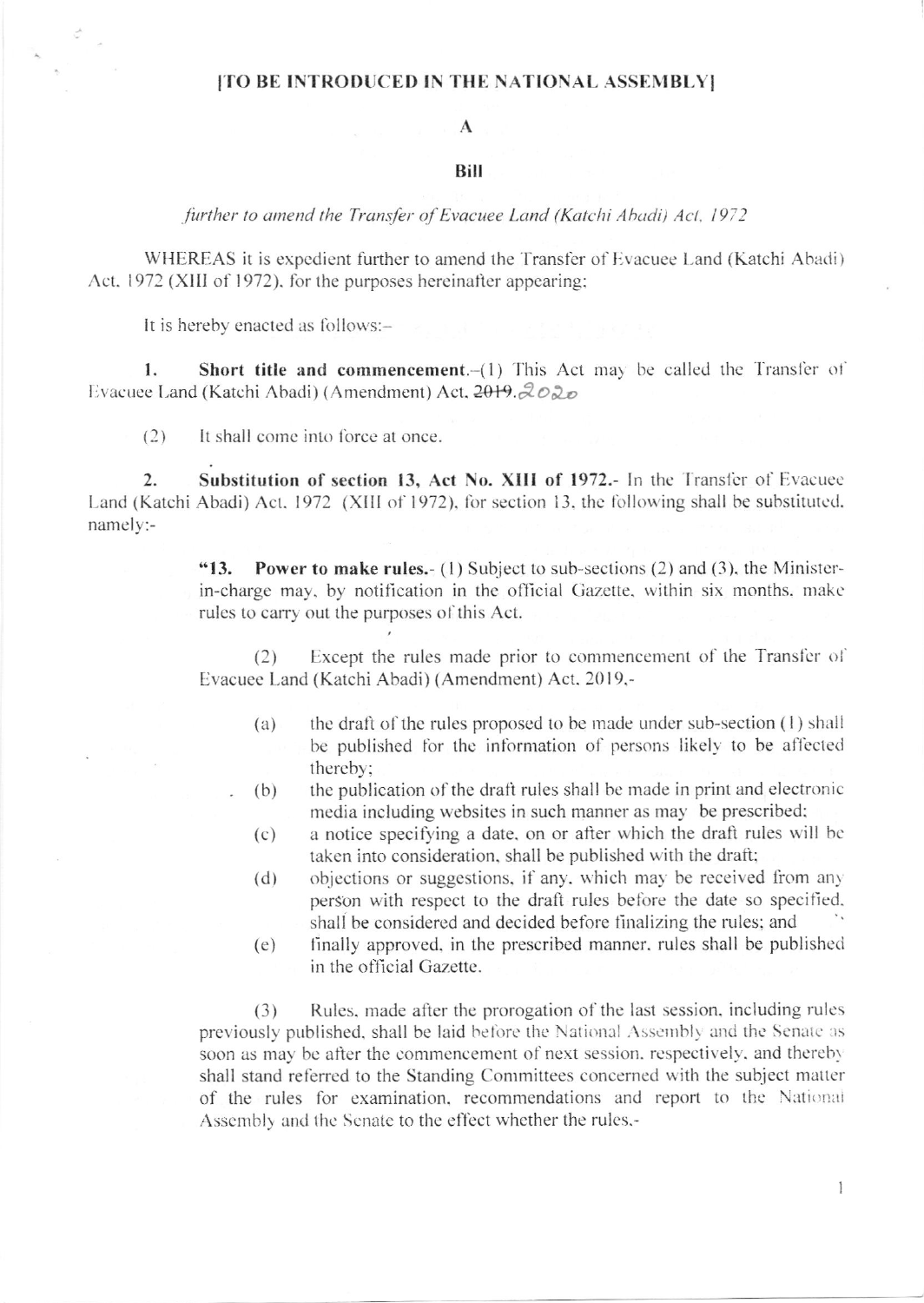- have duly been published for considering the objections or  $(a)$ suggestions, if any, and timely been made;
- have been made within the scope of the enactment;  $(b)$
- are explicit and covered all the enacted matters;  $(c)$
- $(d)$ relate to any taxation:
- bar the jurisdiction of any Court;  $(e)$
- give retrospective effect to any provision thereof;  $(f)$
- impose any punishment; and  $(g)$
- made provision for exercise of any unusual power.".  $(h)$

### **STATEMENT OF OBJECTS AND REASONS**

Subject to the Constitution, primarily *Majlis-e-Shoora* (Parliament) has exclusive power to make laws with respect to any matter in the Federal Legislative List. Frequently enactments empower the Government, or specified bodies or office-holders to make rules to carry out the purposes thereof popularly known as delegated, secondary, or subordinate legislation.

Rules of both the National Assembly and the Senate provide that delegated legislation may be examined by the Committees concerned. But practically no effective parliamentary oversight has been made. Further, in the prevalent legal system it is also a departure from the principle of separation of powers that laws should be made by the elected representatives of the people in Parliament and not by the executive Government. In parliamentary democracies, the principle has been largely preserved through an effective system of parliamentary control of executive law-making, by making provision that copies of all subordinate legislations be laid before each House of the Parliament within prescribed sitting days thereof otherwise they cease to have effect.

Although under the Constitution, the Cabinet is collectively responsible to the Senate and the National Assembly, yet, under the Rules of Business, 1973, the Minister-in-Charge is responsible for policy concerning his Division and the business of the Division is ordinarily disposed of by, or under his authority, as he assumes primary responsibility for the disposal of business pertaining to his portfolio. Therefore it is necessary that all rules, including previously published, made after the prorogation of the last session shall be laid before both Houses as soon as may be after the commencement of a session and thereby shall stand referred to the Standing Committee concerned with the subject matter of the rules.

The proposed amendment would achieve objective of valuable participation of the people in rules making process, meaningful exercise of authority by the Minister-in-Charge to assume primary responsibility for the disposal of business pertaining to his portfolio including rule making and efficient and effective parliamentary oversight relating to delegated legislation.

> $Sd/-$ MR. AMJID ALI KHAN **MR. RIAZ FATYANA** Members. National Assembly

> > $\supseteq$